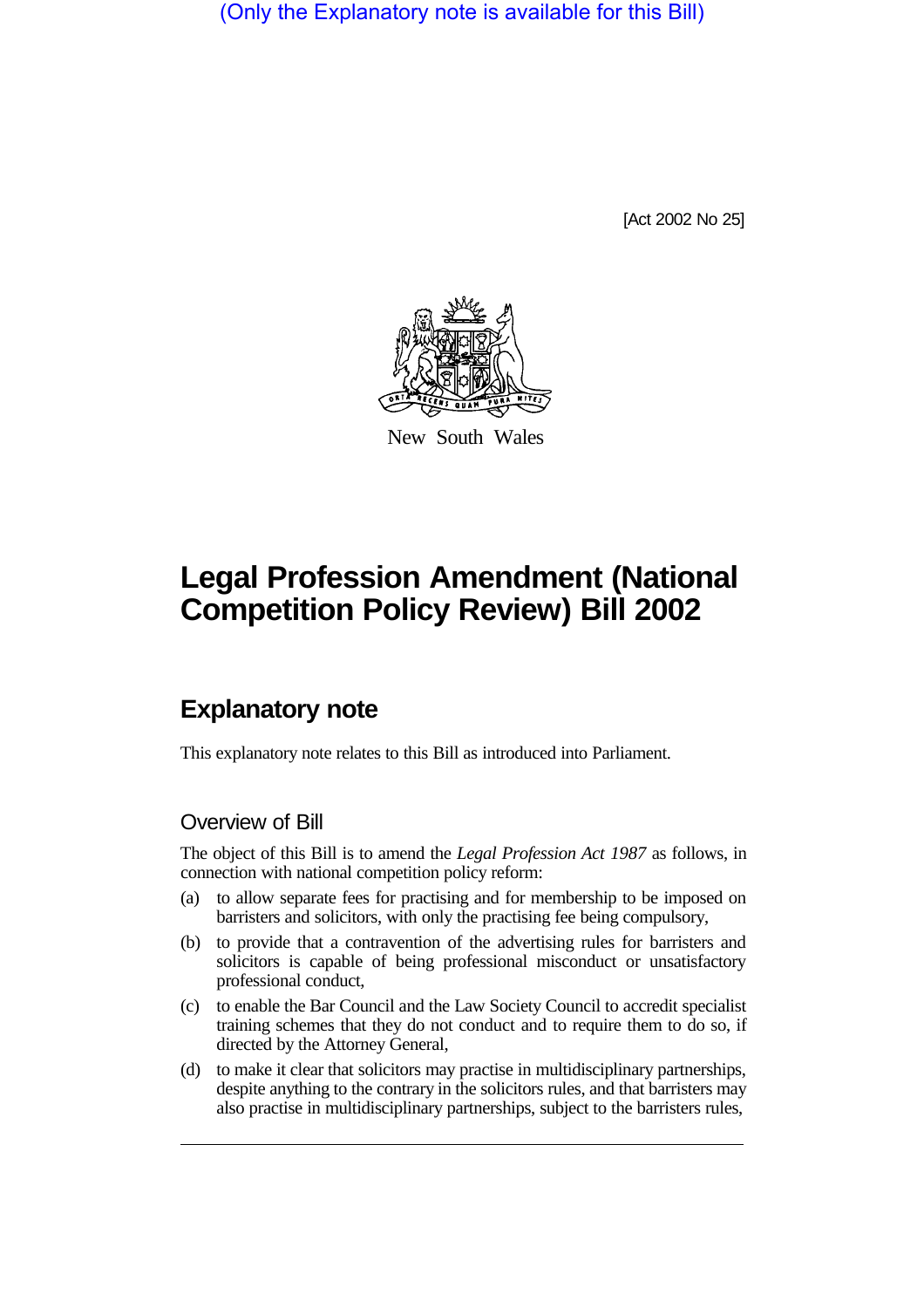Legal Profession Amendment (National Competition Policy Review) Bill 2002 [Act 2002 No 25]

Explanatory note

- (e) to require barristers rules, solicitors rules and joint rules to be exposed for public comment before they are made,
- (f) to allow any individual who is authorised to practise law in another State or a Territory, and who holds an interstate practising certificate, to practise law in an equivalent way in New South Wales, without the need for the Minister to declare that the law of the other State or Territory is a corresponding law for the purposes of the *Legal Profession Act 1987*,
- (g) to require the Bar Council, the Law Society Council and the Legal Services Commissioner to publicise disciplinary action taken against barristers and solicitors,
- (h) to provide for other matters of a minor, consequential or ancillary nature.

### Outline of provisions

**Clause 1** sets out the name (also called the short title) of the proposed Act.

**Clause 2** provides for the commencement of the proposed Act on a day or days to be appointed by proclamation.

**Clause 3** is a formal provision giving effect to the amendments to the *Legal Profession Act 1987* set out in Schedule 1.

## **Schedule 1 Amendments**

#### **Separate practising and membership fees**

At present, section 29 of the *Legal Profession Act 1987* (*the Act*) requires an application for a practising certificate by a barrister or solicitor to be accompanied by a practising fee. The fee is to be an amount determined by the Bar Council or Law Society Council and approved by the Attorney General.

The amendments provide that the practising fee is to be such amount as the Bar Council or Law Society Council requires for the purpose of recovering costs of or associated with the exercise of regulatoryfunctions, subject to anyregulations made under the Act. The fee is not to include any charge for membership of the relevant professional association (that is, the Bar Association for barristers or the Law Society for solicitors) or any amount required for the purpose of recovering the costs of providing benefits or services to members of the association. A separate fee for membership of such an association may be charged, but membership is not compulsory. The amendments provide for the submission of budgets to the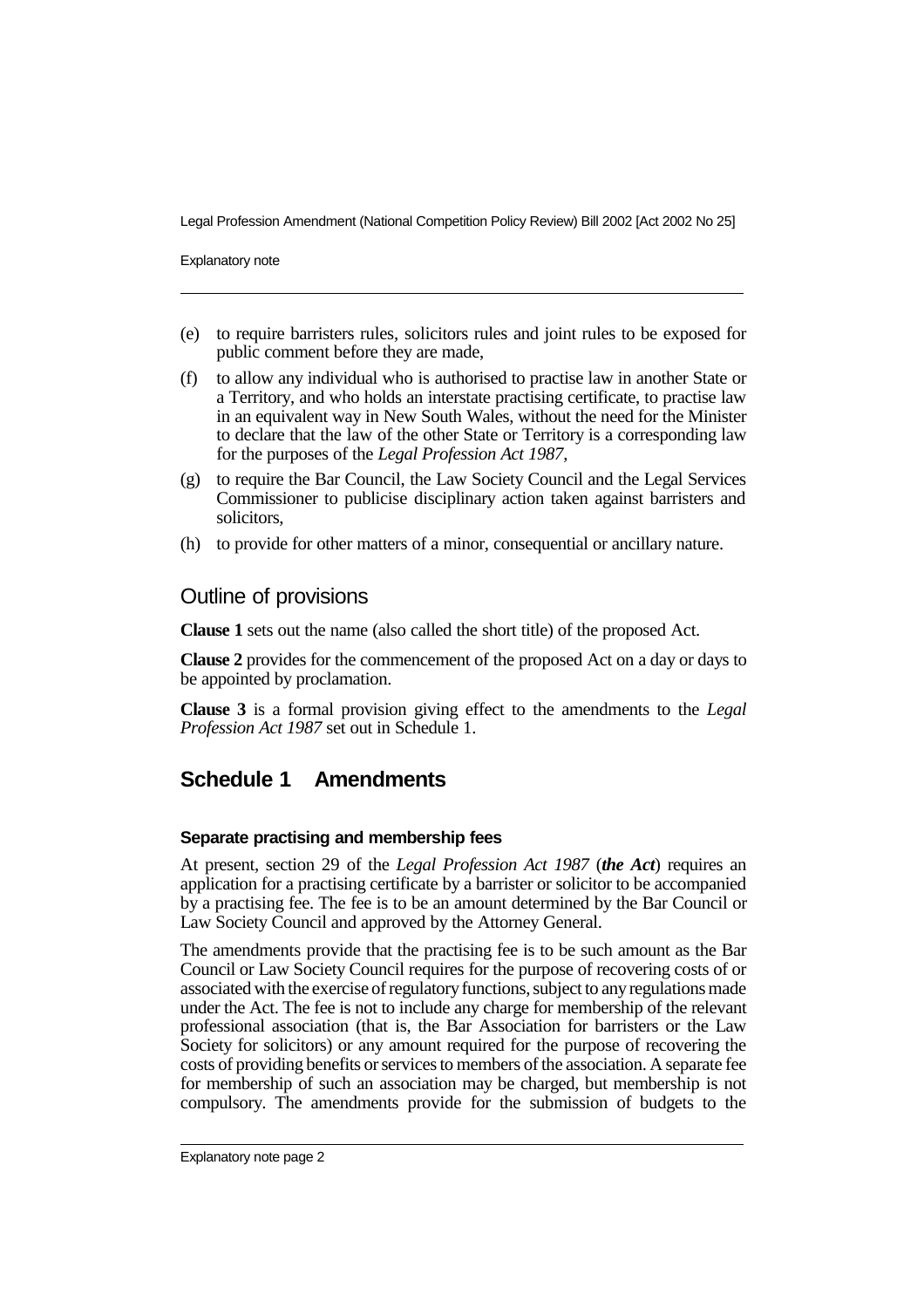Legal Profession Amendment (National Competition Policy Review) Bill 2002 [Act 2002 No 25]

Explanatory note

Attorney General in connection with the charging of the practising certificate fee, and for the audit of those activities in respect of which a practising certificate fee may be charged.

The amendments also make it clear that payment of a practising fee can be waived by a Council.

See **Schedule 1 [2]**, **[4]**–**[6]** and **[32]**. **Schedule 1 [44]** contains a transitional provision.

#### **Contravention of advertising rules**

The amendments make it clear that any contravention of the rules about advertising by a barrister or solicitor (for example, the rule that any advertising must not be false, misleading or deceptive) is capable of being professional misconduct or unsatisfactory professional conduct. See **Schedule 1 [7]**. **Schedule 1 [44]** contains a transitional provision.

#### **Accreditation of specialist training schemes**

At present, the Act allows a barrister or solicitor to hold himself or herself out as being a specialist in a particular area if the barrister or solicitor is appropriately accredited under an accreditation scheme conducted by the Bar Council or Law Society Council.

The amendments extend this provision to accreditation schemes that are conducted by other persons or bodies and approved by the Bar Council or Law Society Council. The amendments will also require the Bar Council or Law SocietyCouncil to approve an accreditation scheme if directed to do so by the Attorney General. See **Schedule 1 [8]** and **[9]**.

#### **Multidisciplinary partnerships**

The amendments make it clear that a solicitor may be in partnership with a person who is not a barrister or solicitor, despite anything to the contrary in the solicitors rules. A barrister may also be in partnership with a person who is not a solicitor or barrister, except to the extent (if any) that the barristers rules otherwise provide. The regulations may make further provision with respect to the business of any partnership in which a barrister or solicitor participates. See **Schedule 1 [11]**–**[13]**.

#### **Interstate legal practitioners**

At present, the Act provides for a scheme under which lawyers from another State or a Territory that participates in a national practising certificate scheme have a right to practise in New South Wales that is similar to their right to practise in their